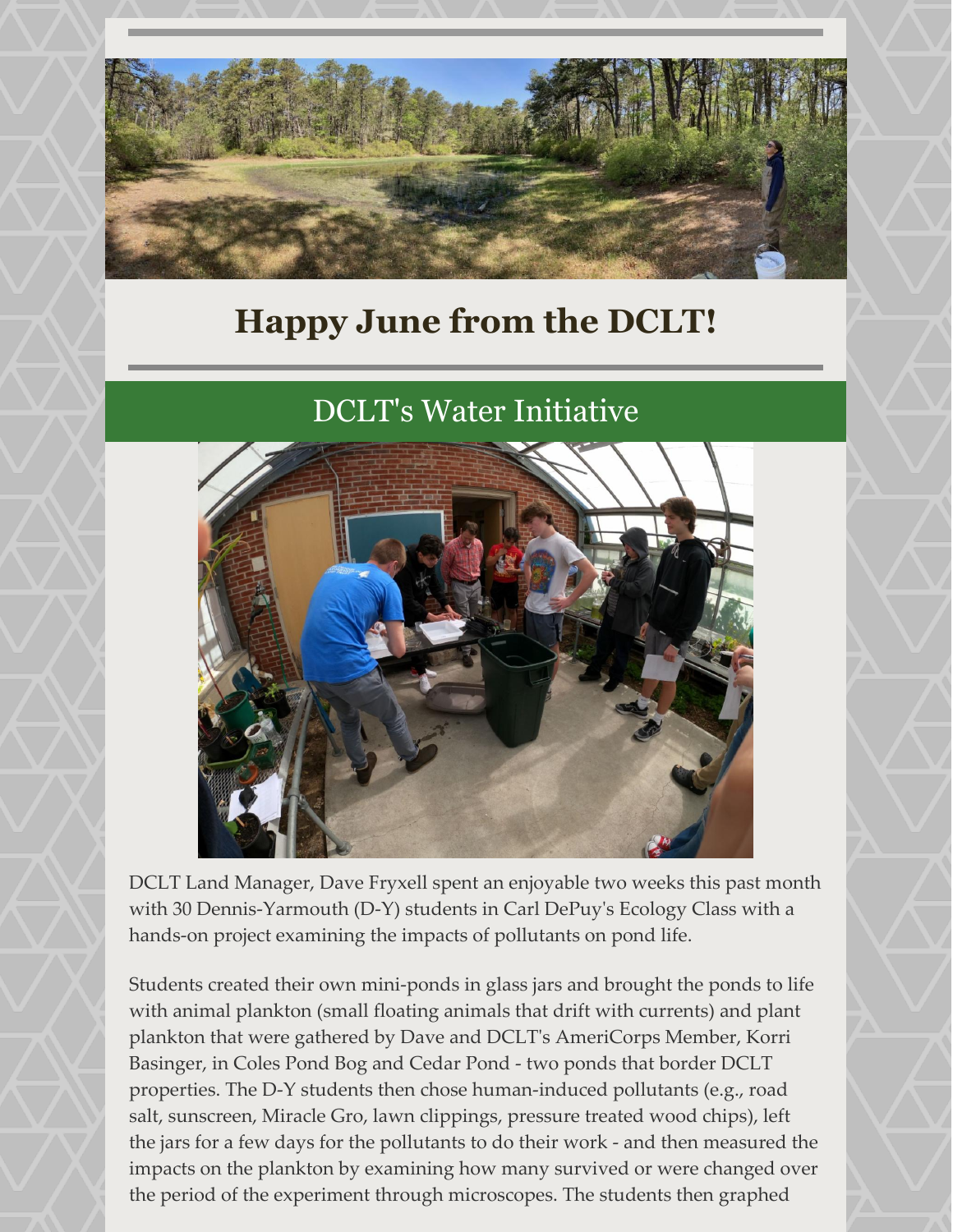and discussed their results - were as they may have guessed: most pollutant additions led to poorer pond health, declines in animal plankton, blooms or increases in plant plankton or both!

The goal of the multi-year project, which includes some students working in the field on DCLT lands this summer, is for participants (youth and adults) to understand the importance of maintaining open space in its natural state to protect the quality of life of residents in Dennis and the wildlife on the land, and also the importance of protecting water quality of the waters bordering these lands and throughout the watershed - supporting the mission of the DCLT.

*DCLT thanks supporters of the Water Initiative - Cape Cod Five, Cape Cod Foundation, and the Horizon Foundation.*

## Meet DCLT's Summer Intern



My name is Charlotte and I am going to be working as an intern at the Dennis Conservation Land Trust this summer. I am <sup>a</sup> rising Junior at Wellesley College majoring in Environmental Studies and Spanish. I'm from Dartmouth, Massachusetts, and I'm very excited to be working with DCLT this summer collecting water samples at Chase Garden Creek, learning about fundraising and report writing, and getting to know more about conservation close to home!

DCLT thanks Wellesley College for funding support for this internship.

## Save the Date - Summer Auction - July 31, 2022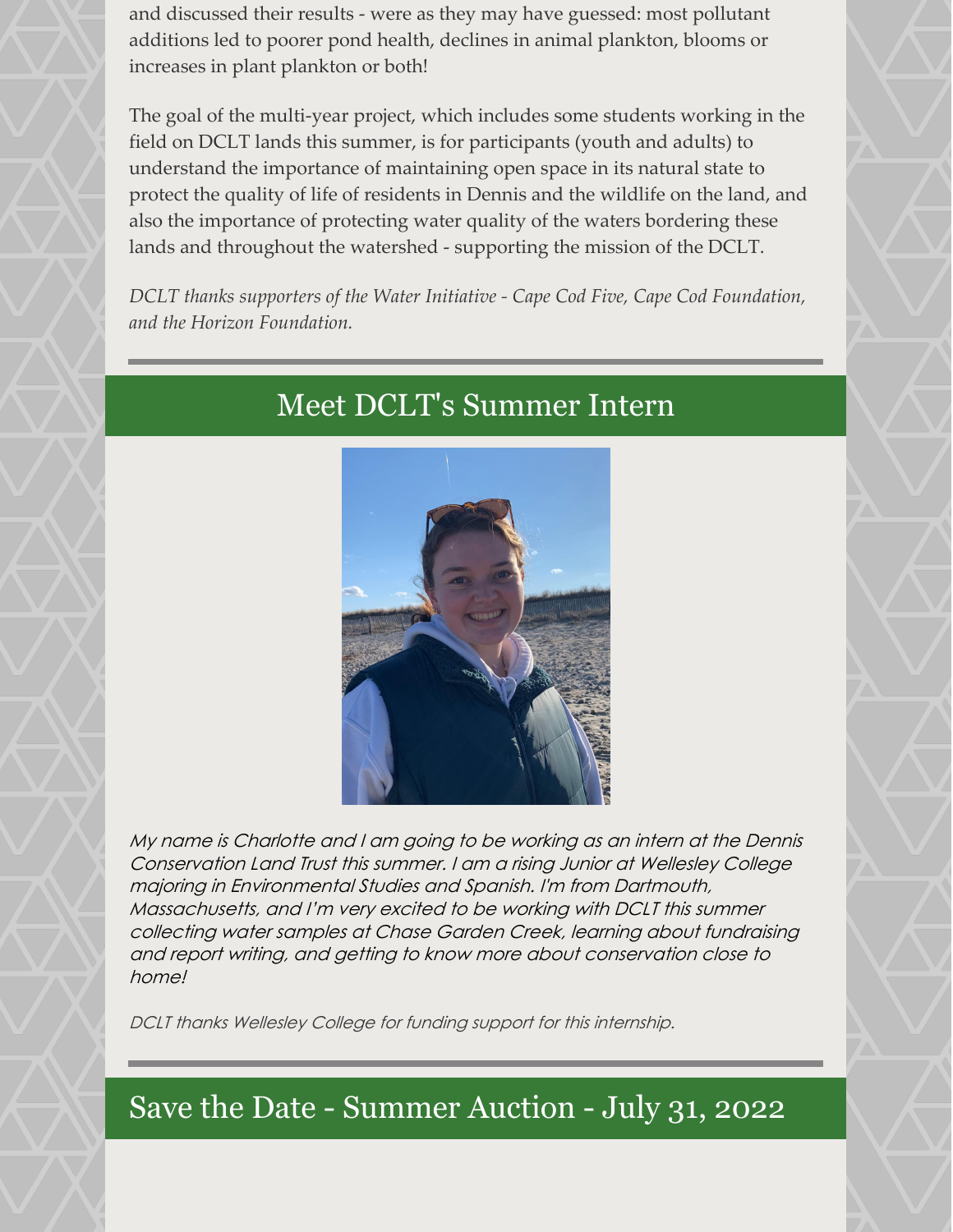

Auction tickets and more information: click [here](https://dennisconservationlandtrust.org/auction/)

See more upcoming events on our [website](https://dennisconservationlandtrust.org/events/)!

![](_page_2_Picture_3.jpeg)

Beach rose (Rosa rugosa) - in full bloom!

[Join/Donate](https://dennisconservationlandtrust.org/donate-to-dct/)